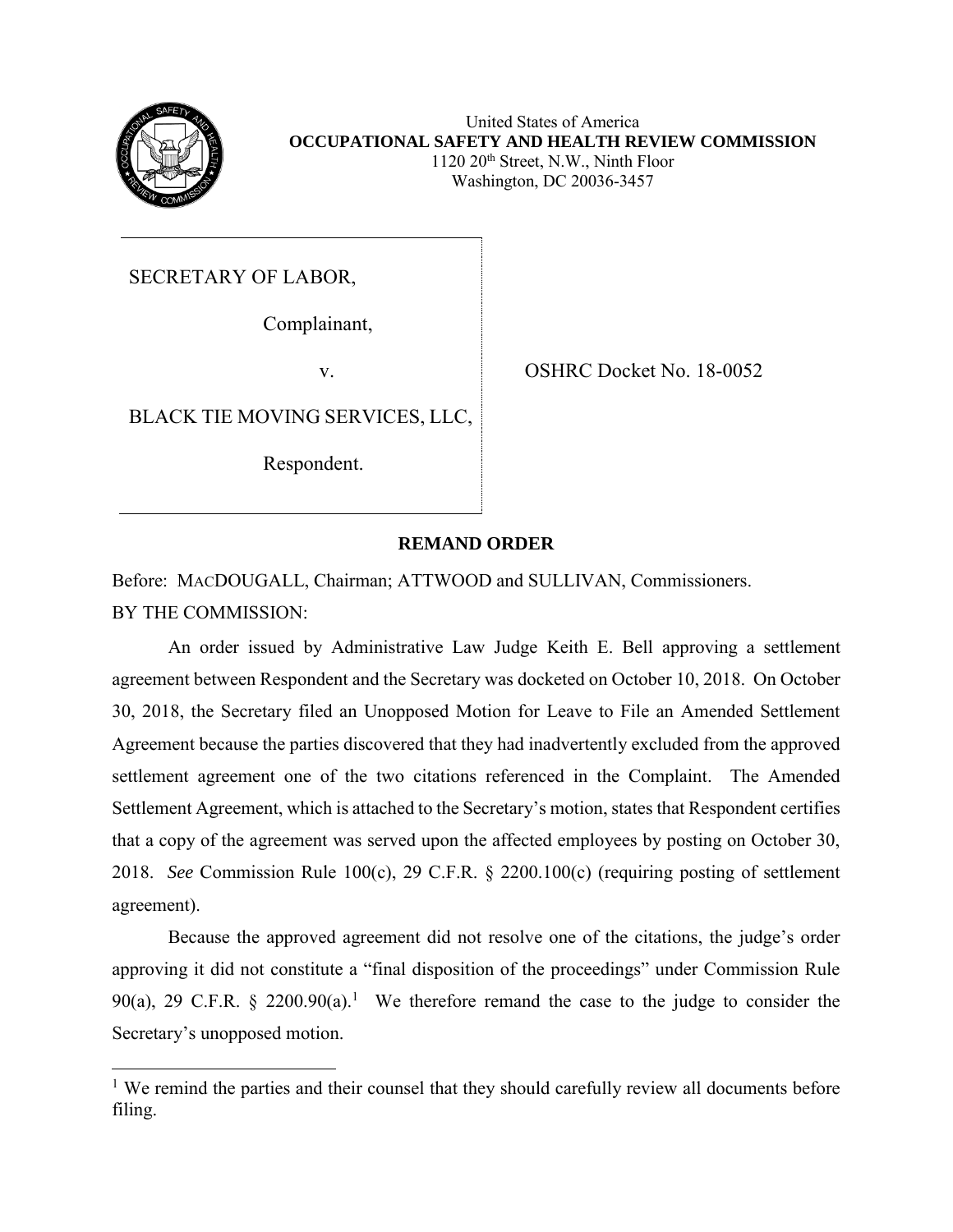## SO ORDERED.

 $\sqrt{s/}$ 

Heather L. MacDougall Chairman

 $\sqrt{s/}$ 

Cynthia L. Attwood Commissioner

 $\sqrt{s/}$ 

Dated: November 15, 2018 Commissioner

James J. Sullivan, Jr.